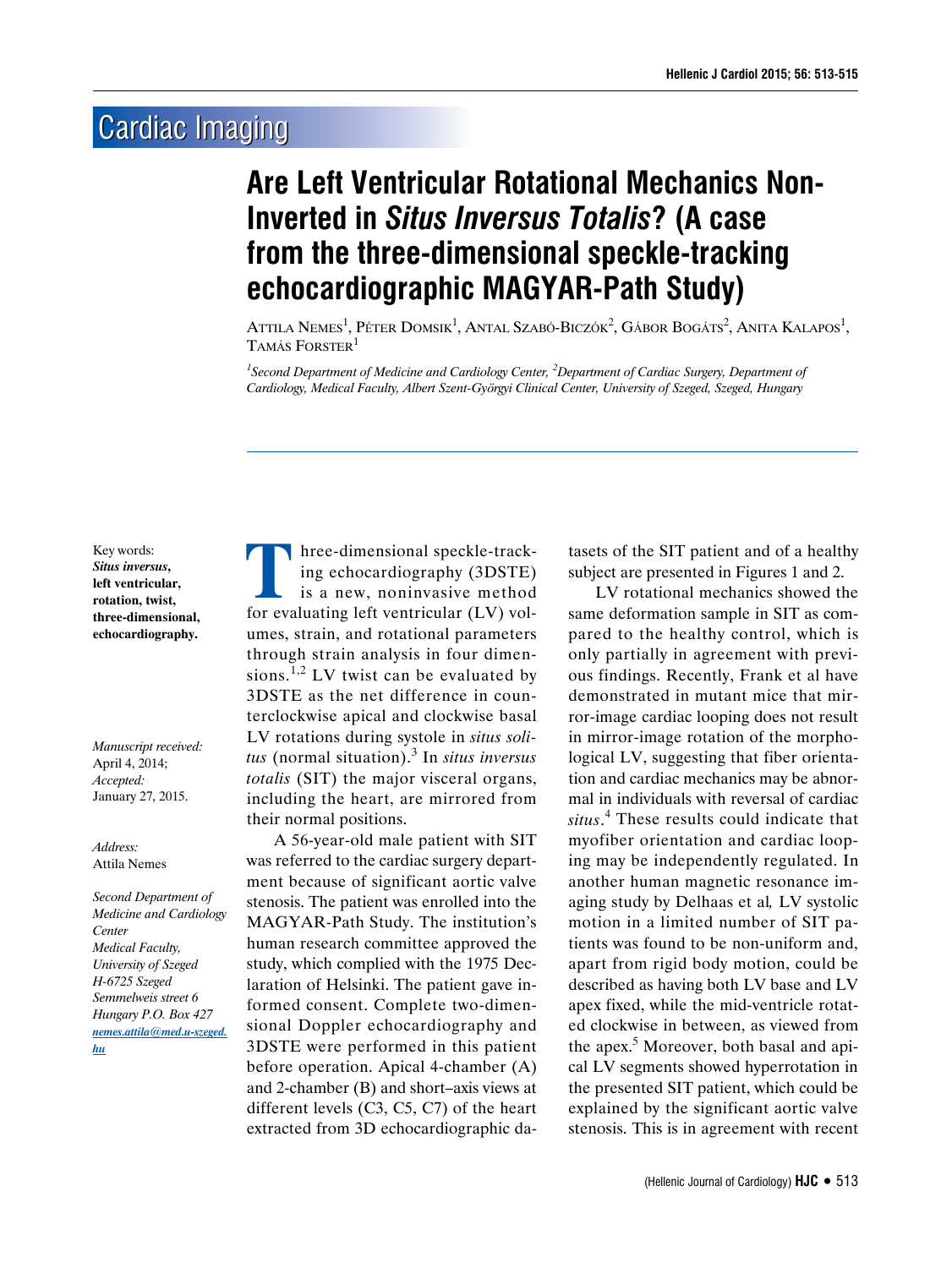

**Figure 1.** Apical 4-chamber (A) and 2-chamber (B) and short-axis views at different levels (C3, C5, C7) of the heart extracted from a threedimensional (3D) echocardiographic dataset of the patient with *situs inversus totalis*. A 3D cast of the left ventricle (LV) (D) and calculated volumetric and functional LV parameters (EDV – end-diastolic volume; ESV – end-systolic volume; EF – ejection fraction; estimated LV mass) are also demonstrated (E). Counterclockwise rotation of the LV apex (white arrow, positive value) and clockwise rotation of the LV base (dashed arrow, negative value) are also shown, demonstrating normal rotational directions in this patient (F).

findings demonstrating that peak systolic LV twist is increased in aortic valve stenosis and is related to the severity of the stenosis and symptoms (angina) or electrocardiographic signs (strain) compatible with subendocardial ischemia.<sup>6</sup> However, further studies are warranted with a larger SIT study population to confirm our findings.

## **References**

- 1. Nemes A, Kalapos A, Domsik P, Forster T. [Three-dimensional speckle-tracking echocardiography—a further step in non-invasive three-dimensional cardiac imaging]. Orv Hetil. 2012; 153: 1570-1577.
- 2. Mornoş C, Manolis AJ, Cozma D, Kouremenos N, Zacharopoulou I, Ionac A. The value of left ventricular global longi-